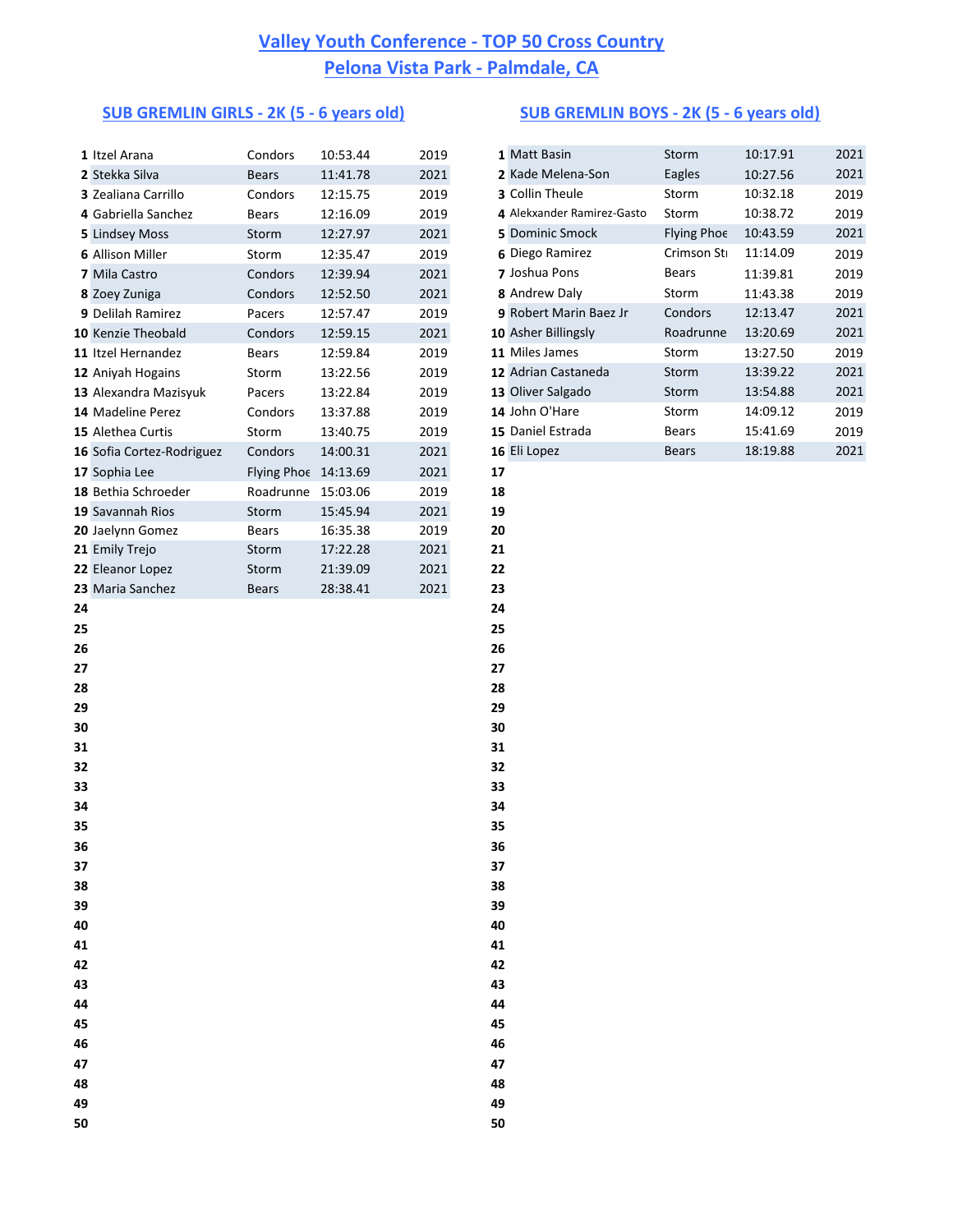### **GREMLIN GIRLS - 2K (7 - 8 years old) GREMLIN BOYS - 2K (7 - 8 years old)**

|    | 1 Kristen Theobald                 | Condors               | 8:42.53              | 2019         |    | 1 Vincent Maldonado                       | Storm                 | 8:39.28              | 2019         |
|----|------------------------------------|-----------------------|----------------------|--------------|----|-------------------------------------------|-----------------------|----------------------|--------------|
|    | 2 Kirsten Theobald                 | Condors               | 8:55.15              | 2019         |    | 2 Daniel Lopez                            | Village               | 8:57.31              | 2019         |
|    | 3 Reese Ray                        | Storm                 | 8:59.44              | 2019         |    | 3 Michael Salgado Jr.                     | Storm                 | 8:58.65              | 2019         |
|    | 4 Valentine Steinman               | Raiders               | 9:12.72              | 2019         |    | 4 Kingston Florian                        | Pacers                | 9:04.75              | 2019         |
|    | 5 Lucy Zuniga                      | Condors               | 9:19.72              | 2019         |    | 5 Collin Theule                           | Storm                 | 9:05.81              | 2021         |
|    | 6 Destina Guzman                   | Condors               | 9:25.00              | 2019         |    | <b>6 Tate Healy</b>                       | Newbury               | 9:17.78              | 2021         |
|    | 7 Allie Theule                     | Storm                 | 9:31.18              | 2019         |    | 7 Ian Figueroa                            | <b>Bears</b>          | 9:24.78              | 2019         |
|    | 8 Itzel Hernandez                  | <b>Bears</b>          | 9:59.00              | 2021         |    | 8 Zachary Felts                           | <b>Vikings</b>        | 9:37.59              | 2019         |
|    | 9 Gabriella Sanchez                | <b>Bears</b>          | 9:59.31              | 2021         |    | 9 Jack McFarren                           | Storm                 | 9:40.66              | 2019         |
|    | 10 Ruth Dennison                   | Storm                 | 10:12.53             | 2019         |    | 10 Malik Bly                              | Storm                 | 10:02.25             | 2019         |
|    | 11 Sanae Garcia                    | <b>Bears</b>          | 10:20.47             | 2019         |    | 11 Brock Baumann                          | Newbury               | 10:03.78             | 2021         |
|    | 12 Aniyah Hogain                   | Storm                 | 10:21.34             | 2021         |    | 12 Peyton Mygren                          | Newbury               | 10:04.87             | 2021         |
|    | 13 Talitha Schroeder               | Roadrunne             | 10:31.38             | 2019         |    | 13 Luke Hirsch                            | Trinity               | 10:06.09             | 2019         |
|    | 14 Riley Benigno                   | Newbury               | 10:37.00             | 2021         |    | 14 Adam Del Rio                           | <b>Vikings</b>        | 10:08.18             | 2019         |
|    | 15 Lucy Byrne                      | Falcons               | 10:45.66             | 2021         |    | 15 Trever Bibeau                          | Storm                 | 10:09.81             | 2019         |
|    | 16 Zoe Curtis                      | Storm                 | 10:47.03             | 2019         |    | 16 Johan Enamorado                        | Flying Phoe 10:12.22  |                      | 2021         |
|    | 17 Sofia Martinez                  | <b>Vikings</b>        | 10:50.06             | 2019         |    | 17 Vincent Steinman                       | Raiders               | 10:16.56             | 2019         |
|    | 18 Delilah Ramirez                 | Pacers                | 10:50.18             | 2021         |    | 18 Dennis Basin                           | Storm                 | 10:27.87             | 2021         |
|    | 19 Mikaela Shum                    | Village               | 10:54.94             | 2021         |    | 19 Landon Parsons                         | Falcons               | 10:31.00             | 2021         |
|    | 20 Selah Billingsly                | Roadrunne             | 10:57.78             | 2021         |    | 20 Phillip Estrada                        | <b>Bears</b>          | 10:31.38             | 2019         |
|    | 21 Coraline Villela                | Condors               | 10:59.72             | 2021         |    | 21 Sam Karsten                            | Newbury               | 10:48.15             | 2021         |
|    | 22 Carlee Perez                    | Condors               | 11:03.18             | 2019         |    | 22 Marc Ramirez                           | lying Phoen 10:59.31  |                      | 2021         |
|    | 23 Zealiana Carrillo               | Condors               | 11:05.59             | 2021         |    | 23 Peter Mazisyuk                         | Pacers                | 11:12.31             | 2019         |
|    | 24 Jeseni Barajas                  | Condors               | 11:14.22             | 2019         |    | 24 Isaac Skoglund                         | Roadrunne 11:18.53    |                      | 2021         |
|    | 25 Sienna Sarando                  | Village               | 11:20.75             | 2019         |    | 25 Mario Marin                            | Condors               | 11:28.06             | 2021         |
|    | 26 Sofia Rodriguez                 | Pacers                | 11:27.34             | 2021         |    | 26 Travis Sanchez                         | Village               | 11:29.53             | 2019         |
|    | 27 Elizabeth Williams              | Newbury               | 11:40.06             | 2021         |    | 27 Khalil Lanning                         | Flying Phoe 11:34.03  |                      | 2021         |
|    | 28 Ava Bradley                     | Village               | 11:51.38             | 2019         |    | 28 Axl Slavin                             | Falcons               | 11:39.59             | 2019         |
|    | 29 Alannah Lyons-Eldred            | Eagles                | 11:59.94             | 2021         |    | 29 Jacob Bertola                          | Storm                 | 11:40.12             | 2019         |
|    | 30 Bethia Schroeder                | Roadrunne 12:12.59    |                      | 2021         |    | 30 Daniel Estrada                         | <b>Bears</b>          | 11:44.66             | 2021         |
|    | 31 Zhylanae Carrillo               | Condors               | 12:17.12             | 2019         |    | 31 Levi Ponce                             | Flying Phoe 11:47.62  |                      | 2021         |
|    | 32 Gabriellea Seri                 | Hawks                 | 12:45.53             | 2019         |    | 32 Wyatt Noyes                            | Falcons               | 12:03.56             | 2019         |
|    | 33 Charlie Cohen                   | Raiders               | 12:47.53             | 2019         |    | 33 Adrian Del Rio                         | <b>Vikings</b>        | 12:06.06             | 2019         |
|    | 34 Penelope Juarez                 | Condors               | 12:49.25             | 2021         |    | 34 Ismael Rodriguez                       | Pacers                | 12:34.06             | 2021         |
|    | 35 Ronan Coles                     | Falcons               | 12:50.50             | 2021         |    | 35 Oliver Phillips<br>36 Michael Marin    | Flying Phoe 12:36.50  |                      | 2021         |
|    | 36 Mia Reeves<br>37 Hanna Gonzalez | Pacers                | 12:52.87             | 2021         |    |                                           | Condors               | 13:00.47             | 2021         |
|    | 38 Kenzie Calderon                 | <b>Bears</b><br>Storm | 13:04.38             | 2019         |    | 37 Vetri Vel Vignesh<br>38 Malachi Carges | Falcons               | 13:03.41             | 2021         |
|    | 39 Johanna Dennison                | Storm                 | 13:08.66<br>13:15.38 | 2019         |    | 39 Devin Fowlds Catlin                    | Storm<br><b>Bears</b> | 13:16.94<br>13:24.03 | 2021         |
|    | 40 Rachel De Jesus                 | Storm                 | 13:28.78             | 2019<br>2019 |    | 40 Jadon Ademola                          | Storm                 |                      | 2019         |
|    | 41 Emma James                      | Storm                 | 13:32.09             | 2019         |    | 41 Erwin Pena                             | <b>Bears</b>          | 13:47.53<br>14:22.06 | 2021<br>2019 |
|    | 42 Raina Yang                      | Falcons               | 14:09.62             | 2019         |    | 42 Ethan Rubio                            | <b>Bears</b>          | 14:42.06             | 2019         |
|    | 43 Athena Villela                  | Condors               | 14:15.75             | 2021         |    | 43 John O'Hare                            | Storm                 | 14:42.34             | 2021         |
|    | 44 Aubrielle Gonzalez              | Condors               | 14:17.06             | 2021         |    | 44 DaLarrian Hall                         | Storm                 | 15:45.03             | 2021         |
|    | 45 Brooklyn Limon                  | Condors               | 14:29.56             | 2021         |    | 45 Ryan Pineda                            | Flying Phoe 16:52.91  |                      | 2021         |
|    | 46 Tiffany Teymouri                | Storm                 | 14:50.03             | 2019         | 46 |                                           |                       |                      |              |
|    | 47 Delilah Rivera                  | Pacers                | 16:29.25             | 2021         | 47 |                                           |                       |                      |              |
| 48 |                                    |                       |                      |              | 48 |                                           |                       |                      |              |
| 49 |                                    |                       |                      |              | 49 |                                           |                       |                      |              |
|    |                                    |                       |                      |              |    |                                           |                       |                      |              |

|   | 1 Vincent Maldonado     | Storm              | 8:39.28  | 2019 |
|---|-------------------------|--------------------|----------|------|
|   | 2 Daniel Lopez          | Village            | 8:57.31  | 2019 |
|   | 3 Michael Salgado Jr.   | Storm              | 8:58.65  | 2019 |
|   | 4 Kingston Florian      | Pacers             | 9:04.75  | 2019 |
|   | <b>5 Collin Theule</b>  | Storm              | 9:05.81  | 2021 |
|   | <b>6 Tate Healy</b>     | Newbury            | 9:17.78  | 2021 |
|   | 7 Ian Figueroa          | <b>Bears</b>       | 9:24.78  | 2019 |
|   | 8 Zachary Felts         | <b>Vikings</b>     | 9:37.59  | 2019 |
|   | 9 Jack McFarren         | Storm              | 9:40.66  | 2019 |
|   | <b>0</b> Malik Bly      | Storm              | 10:02.25 | 2019 |
|   | 1 Brock Baumann         | Newbury            | 10:03.78 | 2021 |
|   | 2 Peyton Mygren         | Newbury            | 10:04.87 | 2021 |
|   | 3 Luke Hirsch           | Trinity            | 10:06.09 | 2019 |
|   | 4 Adam Del Rio          | <b>Vikings</b>     | 10:08.18 | 2019 |
|   | 5 Trever Bibeau         | Storm              | 10:09.81 | 2019 |
|   | 6 Johan Enamorado       | Flying Phoe        | 10:12.22 | 2021 |
|   | 7 Vincent Steinman      | Raiders            | 10:16.56 | 2019 |
|   | 8 Dennis Basin          | Storm              | 10:27.87 | 2021 |
|   | 9 Landon Parsons        | Falcons            | 10:31.00 | 2021 |
|   | O Phillip Estrada       | <b>Bears</b>       | 10:31.38 | 2019 |
|   | 1 Sam Karsten           | Newbury            | 10:48.15 | 2021 |
|   | 2 Marc Ramirez          | lying Phoen        | 10:59.31 | 2021 |
|   | 3 Peter Mazisyuk        | Pacers             | 11:12.31 | 2019 |
|   | 4 Isaac Skoglund        | Roadrunne          | 11:18.53 | 2021 |
|   | 5 Mario Marin           | Condors            | 11:28.06 | 2021 |
|   | 6 Travis Sanchez        | Village            | 11:29.53 | 2019 |
|   | 7 Khalil Lanning        | Flying Phoe        | 11:34.03 | 2021 |
|   | 8 Axl Slavin            | Falcons            | 11:39.59 | 2019 |
|   | 9 Jacob Bertola         | Storm              | 11:40.12 | 2019 |
|   | <b>O</b> Daniel Estrada | <b>Bears</b>       | 11:44.66 | 2021 |
|   | 1 Levi Ponce            | <b>Flying Phoe</b> | 11:47.62 | 2021 |
|   | 2 Wyatt Noyes           | Falcons            | 12:03.56 | 2019 |
|   | 3 Adrian Del Rio        | <b>Vikings</b>     | 12:06.06 | 2019 |
|   | 4 Ismael Rodriguez      | Pacers             | 12:34.06 | 2021 |
|   | 5 Oliver Phillips       | Flying Phoe        | 12:36.50 | 2021 |
|   | <b>6 Michael Marin</b>  | Condors            | 13:00.47 | 2021 |
|   | 7 Vetri Vel Vignesh     | Falcons            | 13:03.41 | 2021 |
|   | 8 Malachi Carges        | Storm              | 13:16.94 | 2021 |
|   | 9 Devin Fowlds Catlin   | <b>Bears</b>       | 13:24.03 | 2019 |
|   | <b>0 Jadon Ademola</b>  | Storm              | 13:47.53 | 2021 |
|   | 1 Erwin Pena            | <b>Bears</b>       | 14:22.06 | 2019 |
|   | 2 Ethan Rubio           | <b>Bears</b>       | 14:42.06 | 2019 |
|   | 3 John O'Hare           | Storm              | 14:42.34 | 2021 |
|   | 4 DaLarrian Hall        | Storm              | 15:45.03 | 2021 |
|   | 5 Ryan Pineda           | Flying Phoe        | 16:52.91 | 2021 |
| 6 |                         |                    |          |      |

- 
- **50**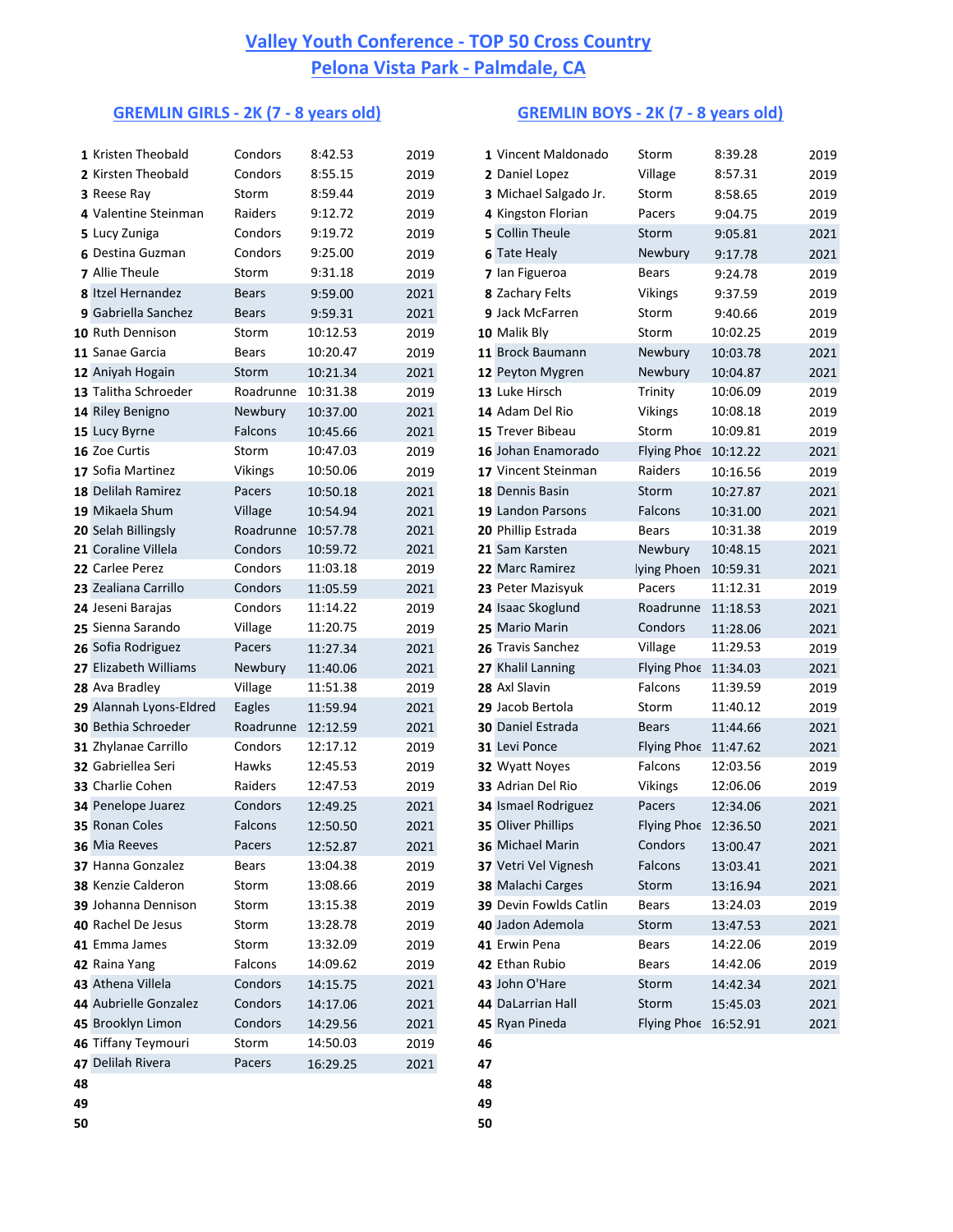### **BANTAM GIRLS - 3K 9 - 10 years old) BANTAM BOYS - 3K (9 - 10 years old)**

| 1 Reese Ray           | Storm        | 12:01.72 | 2021 | 1 Gavin Finegan          | Storm                | 11:59.38 | 2019 |
|-----------------------|--------------|----------|------|--------------------------|----------------------|----------|------|
| 2 Kaylie Theobald     | Condors      | 12:33.34 | 2019 | 2 Daniel Lopez           | Falcons              | 12:01.72 | 2021 |
| 3 Valentine Steinman  | Cal Coast    | 12:37.06 | 2021 | 3 Ayden Barajas          | Condors              | 12:07.50 | 2019 |
| 4 Keira Hamilton      | Pacers       | 12:55.31 | 2019 | 4 Abel Arana             | Condors              | 12:27.78 | 2019 |
| 5 Kirsten Theobald    | Condors      | 12:57.34 | 2021 | 5 Daniel Martinez        | Pacers               | 12:32.78 | 2019 |
| 6 Destina Guzman      | Condors      | 12:59.47 | 2021 | <b>6 Ryker Rivera</b>    | Storm                | 12:37.06 | 2021 |
| 7 Emilee Steinman     | Raiders      | 13:06.25 | 2019 | 7 Don Ramirez            | Pacers               | 12:38.41 | 2019 |
| 8 Lucy Zuniga         | Condors      | 13:16.47 | 2021 | 8 Ari Kalan              | Eagles               | 12:44.88 | 2019 |
| 9 Allie Theule        | Storm        | 13:18.56 | 2021 | 9 Raphael Bencun         | Storm                | 12:51.81 | 2019 |
| 10 Sarah Perez        | Condors      | 13:34.88 | 2019 | 10 Vincent Steinman      | Cal Coast            | 12:57.34 | 2021 |
| 11 Kristen Theobald   | Condors      | 13:36.12 | 2021 | 11 Kainoa Damudar        | Raiders              | 12:59.47 | 2021 |
| 12 Emma Buchanan      | Storm        | 13:46.97 | 2019 | 12 Sebastian Levy        | Raiders              | 13:05.06 | 2019 |
| 13 Talitha Schroeder  | Roadrunne    | 14:17.44 | 2021 | 13 Jake Baird            | Storm                | 13:11.75 | 2019 |
| 14 Micaella Fenelon   | Storm        | 14:22.66 | 2019 | 14 Vincent Maldonado     | Storm                | 13:16.47 | 2021 |
| 15 Emily Farrell      | Storm        | 14:27.18 | 2019 | 15 Michael Salgado Jr.   | Storm                | 13:18.56 | 2021 |
| 16 Julia Redwine      | Storm        | 14:31.34 | 2019 | 16 Cael McClenahan       | Pacers               | 13:22.09 | 2019 |
| 17 Reagan Gray        | Storm        | 14:33.03 | 2019 | 17 Santiago Felix        | Condors              | 13:23.41 | 2019 |
| 18 Emma Goldberg      | Storm        | 14:34.18 | 2019 | 18 Adrian So             | Storm                | 13:27.25 | 2019 |
| 19 Sadie Salgado      | Storm        | 14:38.18 | 2019 | 19 Parker Rokita         | Storm                | 13:33.94 | 2019 |
| 20 Emily Kpachavi     | Storm        | 14:40.06 | 2021 | 20 Trever Bibeau         | Storm                | 13:36.12 | 2021 |
| 21 Julia Billingsly   | Roadrunne    | 15:11.47 | 2021 | 21 Rithul Senthilkumar   | Eagles               | 13:40.88 | 2019 |
| 22 Sarah Hubbard      | Roadrunne    | 15:15.28 | 2019 | 22 Josiah Schroeder      | Roadrunne 13:42.41   |          | 2019 |
| 23 Sanae Garcia       | Pacers       | 15:19.66 | 2021 | 23 Caiden Kennedy        | Crimson              | 13:57.81 | 2019 |
| 24 Kenzie Calderon    | Storm        | 15:22.15 | 2021 | 24 Sebastian De La Torre | Condors              | 14:05.53 | 2019 |
| 25 Ruth Dennison      | Storm        | 15:22.56 | 2021 | 25 Jacob Lopez           | Flying Phoe 14:17.44 |          | 2021 |
| 26 Kaylee Yang        | Falcons      | 15:26.03 | 2019 | 26 Jai Dubal             | Eagles               | 14:18.69 | 2019 |
| 27 Heidi Counts       | Roadrunne    | 15:50.75 | 2019 | 27 Jack McFarren         | Storm                | 14:40.06 | 2021 |
| 28 Eden De Jesus      | Storm        | 16:11.94 | 2019 | 28 Luke Daly             | Storm                | 14:56.09 | 2019 |
| 29 hannah Terrones    | Storm        | 16:12.81 | 2019 | 29 Baer Berlinski        | Hawks                | 15:00.12 | 2019 |
| 30 Rubio Cassandra    | <b>Bears</b> | 16:14.69 | 2019 | 30 Noah Calderon         | Storm                | 15:11.47 | 2021 |
| 31 Klarize Robledo    | Condors      | 16:16.34 | 2019 | 31 Evan Martinez         | Pacers               | 15:15.53 | 2019 |
| 32 Ava Bertrand       | Village      | 16:25.56 | 2019 | 32 Aiden Matul Barrios   | Pacers               | 15:16.34 | 2019 |
| 33 Abigail Canham     | Storm        | 16:26.94 | 2019 | 33 Ian Figueroa          | <b>Bears</b>         | 15:19.66 | 2021 |
| 34 Rose Hagander      | Village      | 16:41.09 | 2021 | 34 Logan Brown           | Hawks                | 15:21.09 | 2019 |
| 35 Zhylanae Carrillo  | Condors      | 16:51.56 | 2021 | 35 Stirling Hagander     | Village              | 15:22.15 | 2021 |
| 36 Alize Vega Mendoza | Pacers       | 17:03.62 | 2019 | 36 Dale Vantrose         | Village              | 15:22.56 | 2021 |
| 37 Olivia Valijan     | Storm        | 17:04.12 | 2019 | 37 Sebastian Seri        | Hawks                | 15:32.34 | 2019 |
| 38 Madison Patino     | Flying Phoe  | 17:04.56 | 2021 | 38 Maximus De La Cruz    | <b>Bears</b>         | 15:35.97 | 2019 |
| 39 Paulina Jaramillo  | Storm        | 17:08.72 | 2021 | 39 Asher Smith           | Crimson              | 15:41.00 | 2019 |
| 40 Johanna Dennison   | Storm        | 17:26.31 | 2021 | 40 Ayven Garcia          | Storm                | 15:47.38 | 2019 |
| 41 Heather Harward    | Village      | 17:32.72 | 2019 | 41 Elias Schroeder       | Roadrunne            | 15:51.03 | 2019 |
| 42 Jane Bibeau        | Storm        | 17:35.41 | 2019 | 42 Miles Archie          | Storm                | 15:54.12 | 2019 |
| 43 Taylor Dyrstad     | Storm        | 17:39.00 | 2019 | 43 Finn Westerman        | Pacers               | 16:02.97 | 2019 |
| 44 Grace Farag        | Village      | 17:48.69 | 2021 | 44 Derek Valijan         | Storm                | 16:29.62 | 2019 |
| 45 Riley Terrones     | Storm        | 17:51.12 | 2019 | 45 Evan Bogoniewski      | Storm                | 16:41.09 | 2021 |
| 46 Sara Trejo         | Storm        | 17:58.75 | 2021 | 46 Elijah Guzman         | <b>Vikings</b>       | 16:41.94 | 2019 |
| 47 Madison Reeves     | Pacers       | 17:59.02 | 2021 | 47 Kingston Florian      | Storm                | 16:51.56 | 2021 |
| 48 Lizzy Bucknell     | Storm        | 18:07.97 | 2019 | 48 Landon Coles          | Falcons              | 17:04.56 | 2021 |
| 49 Sarah Parsons      | Falcons      | 18:09.72 | 2021 | 49 Adrian Garcia         | Storm                | 17:07.94 | 2019 |
| 50 Emily Rodriguez    | Raiders      | 18:25.50 | 2021 | 50 Zachary Felts         | Pacers               | 17:08.72 | 2021 |
|                       |              |          |      |                          |                      |          |      |

| 1 Reese Ray              | Storm                | 12:01.72 | 2021 | 1 Gavin Finegan          | Storm            | 11:59.38 | 2019 |
|--------------------------|----------------------|----------|------|--------------------------|------------------|----------|------|
| 2 Kaylie Theobald        | Condors              | 12:33.34 | 2019 | 2 Daniel Lopez           | Falcons          | 12:01.72 | 2021 |
| 3 Valentine Steinman     | Cal Coast            | 12:37.06 | 2021 | 3 Ayden Barajas          | Condors          | 12:07.50 | 2019 |
| 4 Keira Hamilton         | Pacers               | 12:55.31 | 2019 | 4 Abel Arana             | Condors          | 12:27.78 | 2019 |
| 5 Kirsten Theobald       | Condors              | 12:57.34 | 2021 | 5 Daniel Martinez        | Pacers           | 12:32.78 | 2019 |
| 6 Destina Guzman         | Condors              | 12:59.47 | 2021 | <b>6 Ryker Rivera</b>    | Storm            | 12:37.06 | 2021 |
| 7 Emilee Steinman        | Raiders              | 13:06.25 | 2019 | 7 Don Ramirez            | Pacers           | 12:38.41 | 2019 |
| 8 Lucy Zuniga            | Condors              | 13:16.47 | 2021 | 8 Ari Kalan              | Eagles           | 12:44.88 | 2019 |
| 9 Allie Theule           | Storm                | 13:18.56 | 2021 | 9 Raphael Bencun         | Storm            | 12:51.81 | 2019 |
| O Sarah Perez            | Condors              | 13:34.88 | 2019 | 10 Vincent Steinman      | <b>Cal Coast</b> | 12:57.34 | 2021 |
| 1 Kristen Theobald       | Condors              | 13:36.12 | 2021 | 11 Kainoa Damudar        | Raiders          | 12:59.47 | 2021 |
| 2 Emma Buchanan          | Storm                | 13:46.97 | 2019 | 12 Sebastian Levy        | Raiders          | 13:05.06 | 2019 |
| 3 Talitha Schroeder      | Roadrunne            | 14:17.44 | 2021 | 13 Jake Baird            | Storm            | 13:11.75 | 2019 |
| 4 Micaella Fenelon       | Storm                | 14:22.66 | 2019 | 14 Vincent Maldonado     | Storm            | 13:16.47 | 2021 |
| 5 Emily Farrell          | Storm                | 14:27.18 | 2019 | 15 Michael Salgado Jr.   | Storm            | 13:18.56 | 2021 |
| 6 Julia Redwine          | Storm                | 14:31.34 | 2019 | 16 Cael McClenahan       | Pacers           | 13:22.09 | 2019 |
| 7 Reagan Gray            | Storm                | 14:33.03 | 2019 | 17 Santiago Felix        | Condors          | 13:23.41 | 2019 |
| 8 Emma Goldberg          | Storm                | 14:34.18 | 2019 | 18 Adrian So             | Storm            | 13:27.25 | 2019 |
| 9 Sadie Salgado          | Storm                | 14:38.18 | 2019 | 19 Parker Rokita         | Storm            | 13:33.94 | 2019 |
| <b>0 Emily Kpachavi</b>  | Storm                | 14:40.06 | 2021 | 20 Trever Bibeau         | Storm            | 13:36.12 | 2021 |
| 1 Julia Billingsly       | Roadrunne 15:11.47   |          | 2021 | 21 Rithul Senthilkumar   | Eagles           | 13:40.88 | 2019 |
| 2 Sarah Hubbard          | Roadrunne            | 15:15.28 | 2019 | 22 Josiah Schroeder      | Roadrunne        | 13:42.41 | 2019 |
| 3 Sanae Garcia           | Pacers               | 15:19.66 | 2021 | 23 Caiden Kennedy        | Crimson          | 13:57.81 | 2019 |
| 4 Kenzie Calderon        | Storm                | 15:22.15 | 2021 | 24 Sebastian De La Torre | Condors          | 14:05.53 | 2019 |
| 5 Ruth Dennison          | Storm                | 15:22.56 | 2021 | 25 Jacob Lopez           | Flying Phoe      | 14:17.44 | 2021 |
| 6 Kaylee Yang            | Falcons              | 15:26.03 | 2019 | 26 Jai Dubal             | Eagles           | 14:18.69 | 2019 |
| 7 Heidi Counts           | Roadrunne            | 15:50.75 | 2019 | 27 Jack McFarren         | Storm            | 14:40.06 | 2021 |
| 8 Eden De Jesus          | Storm                | 16:11.94 | 2019 | 28 Luke Daly             | Storm            | 14:56.09 | 2019 |
| 9 hannah Terrones        | Storm                | 16:12.81 | 2019 | 29 Baer Berlinski        | Hawks            | 15:00.12 | 2019 |
| <b>0</b> Rubio Cassandra | <b>Bears</b>         | 16:14.69 | 2019 | 30 Noah Calderon         | Storm            | 15:11.47 | 2021 |
| 1 Klarize Robledo        | Condors              | 16:16.34 | 2019 | 31 Evan Martinez         | Pacers           | 15:15.53 | 2019 |
| 2 Ava Bertrand           | Village              | 16:25.56 | 2019 | 32 Aiden Matul Barrios   | Pacers           | 15:16.34 | 2019 |
| 3 Abigail Canham         | Storm                | 16:26.94 | 2019 | 33 Ian Figueroa          | <b>Bears</b>     | 15:19.66 | 2021 |
| 4 Rose Hagander          | Village              | 16:41.09 | 2021 | 34 Logan Brown           | Hawks            | 15:21.09 | 2019 |
| 5 Zhylanae Carrillo      | Condors              | 16:51.56 | 2021 | 35 Stirling Hagander     | Village          | 15:22.15 | 2021 |
| 6 Alize Vega Mendoza     | Pacers               | 17:03.62 | 2019 | 36 Dale Vantrose         | Village          | 15:22.56 | 2021 |
| 7 Olivia Valijan         | Storm                | 17:04.12 | 2019 | 37 Sebastian Seri        | Hawks            | 15:32.34 | 2019 |
| 8 Madison Patino         | Flying Phoe 17:04.56 |          | 2021 | 38 Maximus De La Cruz    | <b>Bears</b>     | 15:35.97 | 2019 |
| 9 Paulina Jaramillo      | Storm                | 17:08.72 | 2021 | 39 Asher Smith           | Crimson          | 15:41.00 | 2019 |
| O Johanna Dennison       | Storm                | 17:26.31 | 2021 | 40 Ayven Garcia          | Storm            | 15:47.38 | 2019 |
| 1 Heather Harward        | Village              | 17:32.72 | 2019 | 41 Elias Schroeder       | Roadrunne        | 15:51.03 | 2019 |
| 2 Jane Bibeau            | Storm                | 17:35.41 | 2019 | 42 Miles Archie          | Storm            | 15:54.12 | 2019 |
| 3 Taylor Dyrstad         | Storm                | 17:39.00 | 2019 | 43 Finn Westerman        | Pacers           | 16:02.97 | 2019 |
| 4 Grace Farag            | Village              | 17:48.69 | 2021 | 44 Derek Valijan         | Storm            | 16:29.62 | 2019 |
| 5 Riley Terrones         | Storm                | 17:51.12 | 2019 | 45 Evan Bogoniewski      | Storm            | 16:41.09 | 2021 |
| 6 Sara Trejo             | Storm                | 17:58.75 | 2021 | 46 Elijah Guzman         | <b>Vikings</b>   | 16:41.94 | 2019 |
| <b>7 Madison Reeves</b>  | Pacers               | 17:59.02 | 2021 | 47 Kingston Florian      | Storm            | 16:51.56 | 2021 |
| 8 Lizzy Bucknell         | Storm                | 18:07.97 | 2019 | 48 Landon Coles          | Falcons          | 17:04.56 | 2021 |
| 9 Sarah Parsons          | Falcons              | 18:09.72 | 2021 | 49 Adrian Garcia         | Storm            | 17:07.94 | 2019 |
| <b>0 Emily Rodriguez</b> | Raiders              | 18:25.50 | 2021 | 50 Zachary Felts         | Pacers           | 17:08.72 | 2021 |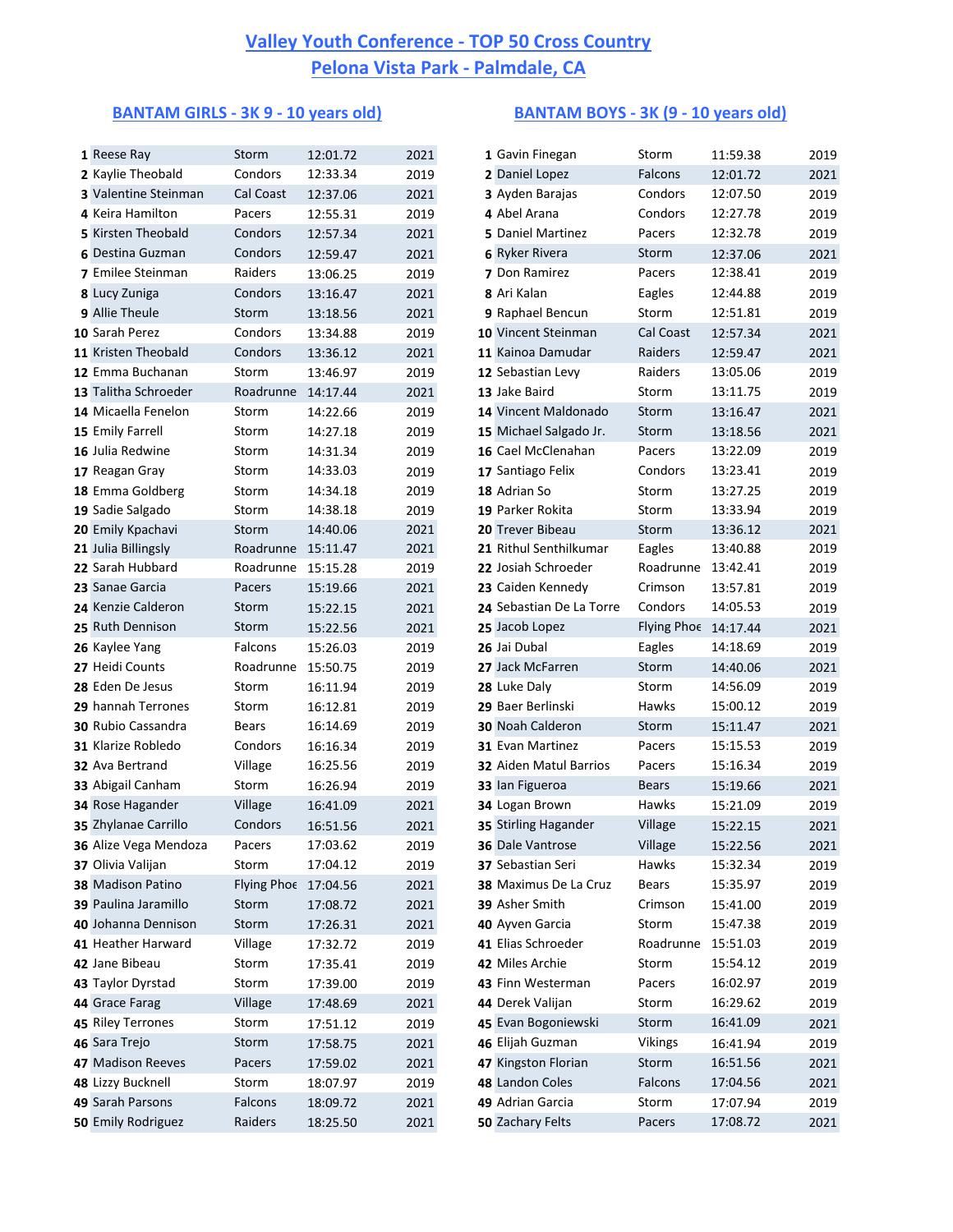## **MIDGET GIRLS - 3K (11 - 12 years old) MIDGET BOYS - 3K (11 - 12 years old)**

| 1 Maya Luna de Brouwer Falcons |                    | 11:21.18 | 2019 | 1 Tyler Halvorsen           | Storm                | 11:10.84 | 2019 |
|--------------------------------|--------------------|----------|------|-----------------------------|----------------------|----------|------|
| 2 Myla Pasley                  | Storm              | 11:47.41 | 2019 | 2 Daniel Fishman            | Pacers               | 11:18.09 | 2019 |
| 3 Meztli Velazquez             | <b>Bears</b>       | 11:56.66 | 2019 | 3 Javan Pelascini           | Newbury              | 11:19.84 | 2021 |
| 4 Cameryn Retamoza             | Pacers             | 11:58.56 | 2019 | 4 Josue Enamorado           | Flying Phoe 11:27.75 |          | 2021 |
| 5 Emilie Steinman              | Cal Coast          | 12:14.03 | 2021 | 5 Gavin Finegan             | Storm                | 11:36.69 | 2021 |
| <b>6 Reece Trice</b>           | <b>Bears</b>       | 12:19.09 | 2019 | 6 Kevin Steinman            | Raiders              | 11:41.88 | 2019 |
| 7 Amber Lopez                  | Falcons            | 12:20.56 | 2019 | 7 Austin Duenas             | Storm                | 11:44.75 | 2019 |
| 8 Haloe Ball                   | Eagles             | 12:29.22 | 2019 | 8 Benjamin Chamie           | Eagles               | 11:45.34 | 2019 |
| 9 Nicole Chambers              | Storm              | 12:40.41 | 2021 | 9 Emilio Ovideo             | Storm                | 11:46.96 | 2019 |
| 10 Samantha Pacheco            | Pacers             | 12:41.62 | 2019 | 10 Paul Goetze              | Newbury              | 11:49.59 | 2021 |
| 11 Emily Farrell               | Storm              | 12:52.88 | 2021 | 11 Martin Macias            | Pacers               | 11:50.56 | 2019 |
| 12 Alice Rowley                | Crimson            | 12:54.12 | 2019 | 12 Diego Felix              | Condors              | 11:52.38 | 2019 |
| 13 Charlotte Hopkins           | Falcons            | 12:54.78 | 2019 | 13 Noah Flores              | Condors              | 11:55.84 | 2019 |
| 14 Leah Barrragan              | Condors            | 12:59.97 | 2019 | 14 Noah Florian             | Pacers               | 12:03.38 | 2019 |
| 15 Kaylie Theobald             | Condors            | 13:02.38 | 2021 | 15 Sean Tsai                | Falcons              | 12:08.18 | 2021 |
| 16 Mia Abrego                  | Pacers             | 13:04.88 | 2021 | 16 Ian Carew                | Eagles               | 12:13.00 | 2019 |
| 17 Jenna O'Sullivan            | Storm              | 13:08.28 | 2019 | 17 Brennan Givens           | Storm                | 12:14.09 | 2019 |
| 18 Megan Bertola               | Storm              | 13:29.44 | 2019 | 18 Jake Baird               | Storm                | 12:15.50 | 2021 |
| 19 Suki Junge                  | Falcons            | 13:31.00 | 2019 | 19 Brayton Sax              | Eagles               | 12:15.53 | 2019 |
| 20 Madeline Gonzalez           | Pacers             | 13:35.34 | 2019 | 20 Jensen Clarke            | Newbury              | 12:26.62 | 2021 |
| 21 Hailey Robledo              | Condors            | 13:39.66 | 2019 | 21 Sebastian Peraza         | Storm                | 12:27.34 | 2019 |
| 22 Mikaila Whitman             | Storm              | 13:43.15 | 2019 | 22 Dylan Karaim             | Village              | 12:32.03 | 2021 |
| 23 Emma Buchanan               | Storm              | 13:46.25 | 2021 | 23 Timothy Osmond           | Storm                | 12:32.25 | 2019 |
| 24 Kate McIntosh               | Newbury            | 13:49.50 | 2021 | 24 Matthew Ramirez          | Crimson              | 12:34.69 | 2019 |
| 25 Skye Thompson               | <b>Bears</b>       | 13:51.94 | 2019 | 25 Joaquin Ortega           | Pacers               | 12:36.91 | 2019 |
| 26 Hope Medel                  | Falcons            | 13:58.18 | 2021 | 26 Adrian So                | Storm                | 12:37.25 | 2021 |
| 27 Meghan McNeil               | Storm              | 14:01.12 | 2019 | 27 Santiago Felix           | Condors              | 12:48.50 | 2021 |
| 28 Sarah Perez                 | Condors            | 14:07.94 | 2021 | 28 Jaay Hernandez           | Flying Phoe 12:53.56 |          | 2021 |
| 29 Jennifer McNamara           | Raiders            | 14:08.59 | 2019 | 29 Don Ramirez              | Pacers               | 13:10.09 | 2021 |
| 30 Julia Redwine               | Storm              | 14:23.28 | 2021 | <b>30 Matthew Fredricks</b> | Falcons              | 13:12.66 | 2021 |
| 31 Micaella Fenelon            | Storm              | 14:24.34 | 2021 | 31 Daniel Ramirez           | Pacers               | 13:13.78 | 2019 |
| 32 Sadie Salgado               | Storm              | 14:27.15 | 2021 | 32 Cian Byrne               | Falcons              | 13:14.41 | 2021 |
| 33 Ashley Kpachavi             | Storm              | 14:29.22 | 2021 | 33 Nico Quintanilla         | Hawks                | 13:15.38 | 2019 |
| 34 Heidi Counts                | Roadrunne          | 14:31.31 | 2021 | 34 Kingston Hummel          | Eagles               | 13:19.88 | 2021 |
| 35 Audrey Baird                | Storm              | 14:31.38 | 2019 | 35 Ripken Ely               | Storm                | 13:23.78 | 2019 |
| 36 Isabella Steiner            | Newbury            | 14:32.78 | 2021 | 36 Matthew Dorsi            | Newbury              | 13:31.28 | 2021 |
| 37 Sarah McNeil                | Storm              | 14:42.62 | 2019 | 37 Graham Reynolds          | Newbury              | 13:31.59 | 2021 |
| 38 Daenerys Carolan            | Newbury            | 14:43.75 | 2021 | 38 Andrej Pangilian         | <b>Bears</b>         | 13:32.09 | 2019 |
| 39 Sarah Hubbard               | Roadrunne          | 14:48.72 | 2021 | 39 Gabriel Rodriguez        | Storm                | 13:36.56 | 2019 |
| 40 Ava Bertrand                | Village            | 14:50.15 | 2021 | 40 Tamarua Fuentes          | Pacers               | 13:39.50 | 2019 |
| 41 Harper Woodworth            | Storm              | 14:56.81 | 2021 | 41 Cody Woodward            | Village              | 13:40.78 | 2019 |
| 42 Karla Garcia                | Condors            | 14:57.31 | 2019 | 42 Alfred Neall-Johnston    | Storm                | 13:41.75 | 2019 |
| 43 Erin Reynolds               | Village            | 14:58.50 | 2021 | 43 Gael Gonzalez            | <b>Bears</b>         | 13:43.09 | 2019 |
| 44 Samantha Lee                | <b>Flying Phoe</b> | 15:00.31 | 2021 | 44 Colin Ruff               | Newbury              | 13:43.25 | 2021 |
| 45 Ashley Hughes               | Pacers             | 15:04.50 | 2019 | 45 Josiah Schroeder         | Roadrunne 13:43.90   |          | 2021 |
| 46 Mica Kaufman                | Eagles             | 15:09.34 | 2019 | 46 Michael Andrade          | Village              | 13:52.18 | 2019 |
| 47 Sidney Stella               | Storm              | 15:14.50 | 2021 | 47 Josiah Calma             | Village              | 13:52.37 | 2019 |
| 48 Alexandra Acevedo           | Storm              | 15:14.78 | 2019 | 48 Maximus DeLa Cruz        | <b>Bears</b>         | 13:55.91 | 2021 |
| 49 London Williams             | Pacers             | 15:16.15 | 2019 | 49 Ken Ohshima              | Eagles               | 13:57.81 | 2021 |
| 50 Ryan Bragg                  | <b>Vikings</b>     | 15:36.62 | 2019 | 50 Sebastian Levy           | Raiders              | 14:05.12 | 2021 |
|                                |                    |          |      |                             |                      |          |      |

| 1 Tyler Halvorsen                            | Storm            | 11:10.84             | 2019         |
|----------------------------------------------|------------------|----------------------|--------------|
| 2 Daniel Fishman                             | Pacers           | 11:18.09             | 2019         |
| 3 Javan Pelascini                            | Newbury          | 11:19.84             | 2021         |
| 4 Josue Enamorado                            | Flying Phoe      | 11:27.75             | 2021         |
| 5 Gavin Finegan                              | Storm            | 11:36.69             | 2021         |
| <b>6 Kevin Steinman</b>                      | Raiders          | 11:41.88             | 2019         |
| 7 Austin Duenas                              | Storm            | 11:44.75             | 2019         |
| 8 Benjamin Chamie                            | Eagles           | 11:45.34             | 2019         |
| 9 Emilio Ovideo                              | Storm            | 11:46.96             | 2019         |
| 10 Paul Goetze                               | Newbury          | 11:49.59             | 2021         |
| 11 Martin Macias                             | Pacers           | 11:50.56             | 2019         |
| 12 Diego Felix                               | Condors          | 11:52.38             | 2019         |
| 13 Noah Flores                               | Condors          | 11:55.84             | 2019         |
| 14 Noah Florian                              | Pacers           | 12:03.38             | 2019         |
| 15 Sean Tsai                                 | Falcons          | 12:08.18             | 2021         |
| 16 Ian Carew                                 | Eagles           | 12:13.00             | 2019         |
| 17 Brennan Givens                            | Storm            | 12:14.09             | 2019         |
| 18 Jake Baird                                | Storm            | 12:15.50             | 2021         |
| 19 Brayton Sax                               | Eagles           | 12:15.53             | 2019         |
| 20 Jensen Clarke                             | Newbury          | 12:26.62             | 2021         |
| 21 Sebastian Peraza                          | Storm            | 12:27.34             | 2019         |
| 22 Dylan Karaim                              | Village          | 12:32.03             | 2021         |
| 23 Timothy Osmond                            | Storm            | 12:32.25             | 2019         |
| 24 Matthew Ramirez                           | Crimson          | 12:34.69             | 2019         |
| 25 Joaquin Ortega                            | Pacers           | 12:36.91             | 2019         |
| 26 Adrian So                                 | Storm            | 12:37.25             | 2021         |
| 27 Santiago Felix                            | Condors          | 12:48.50             | 2021         |
| 28 Jaay Hernandez                            | Flying Phoe      | 12:53.56             | 2021         |
| 29 Don Ramirez                               | Pacers           | 13:10.09             | 2021         |
| <b>30 Matthew Fredricks</b>                  | Falcons          | 13:12.66             | 2021         |
| 31 Daniel Ramirez                            | Pacers           | 13:13.78             | 2019         |
| 32 Cian Byrne                                | Falcons          | 13:14.41             | 2021         |
| 33 Nico Quintanilla                          | Hawks            | 13:15.38             | 2019         |
| 34 Kingston Hummel                           | Eagles           | 13:19.88             | 2021         |
| 35 Ripken Ely                                | Storm            | 13:23.78             | 2019         |
| <b>36 Matthew Dorsi</b>                      | Newbury          | 13:31.28             | 2021         |
| 37 Graham Reynolds                           | Newbury          | 13:31.59             | 2021         |
| 38 Andrej Pangilian                          | <b>Bears</b>     | 13:32.09             | 2019         |
| 39 Gabriel Rodriguez                         | Storm            | 13:36.56             | 2019         |
| 40 Tamarua Fuentes                           | Pacers           | 13:39.50             | 2019         |
| 41 Cody Woodward<br>42 Alfred Neall-Johnston | Village<br>Storm | 13:40.78             | 2019         |
| 43 Gael Gonzalez                             | <b>Bears</b>     | 13:41.75<br>13:43.09 | 2019         |
| 44 Colin Ruff                                | Newbury          | 13:43.25             | 2019         |
| 45 Josiah Schroeder                          | Roadrunne        |                      | 2021         |
| 46 Michael Andrade                           | Village          | 13:43.90<br>13:52.18 | 2021<br>2019 |
| 47 Josiah Calma                              | Village          | 13:52.37             | 2019         |
| 48 Maximus DeLa Cruz                         | <b>Bears</b>     | 13:55.91             | 2021         |
| 49 Ken Ohshima                               | Eagles           | 13:57.81             | 2021         |
| 50 Sebastian Levy                            | Raiders          | 14:05.12             | 2021         |
|                                              |                  |                      |              |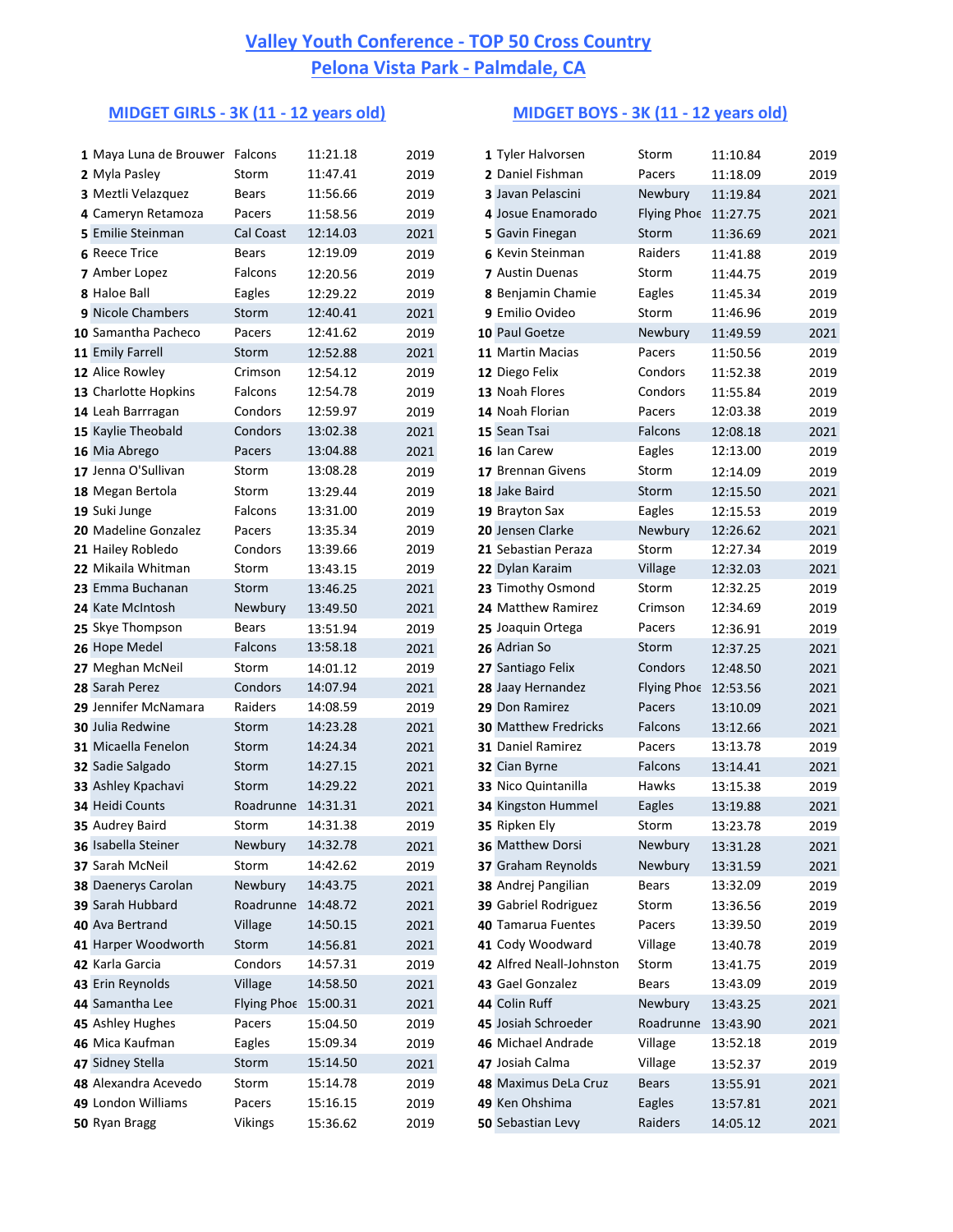## **YOUTH GIRLS - 4K (13 - 14 years old) YOUTH BOYS - 4K (13 - 14 years old)**

| 1 Lindsey Ramirez                       | Condors              | 16:04.91             | 2019 | 1 Mehari Winheim                                   | Roadrunne 13:58.75 |                      | 2021 |
|-----------------------------------------|----------------------|----------------------|------|----------------------------------------------------|--------------------|----------------------|------|
| 2 Brianna Campbell                      | Storm                | 16:28.62             | 2019 | 2 Ayden Buchanan                                   | Storm              | 14:37.91             | 2019 |
| 3 Sophia Grant                          | Newbury              | 16:45.21             | 2021 | 3 Tyler Halvorsen                                  | Storm              | 14:45.72             | 2021 |
| 4 Carolina Garcia                       | Condors              | 16:55.59             | 2019 | 4 Kevin Steinman                                   | Cal Coast          | 14:57.72             | 2021 |
| 5 Arden Keeton                          | Pacers               | 17:00.22             | 2019 | 5 Diego Rodriguez                                  | Condors            | 15:03.69             | 2019 |
| <b>6 Halo Ball</b>                      | Falcons              | 17:02.00             | 2021 | <b>6 Tyson Carew</b>                               | Eagles             | 15:05.24             | 2019 |
| 7 Angelina Teymouri                     | Storm                | 17:05.31             | 2019 | 7 Rhett Klinger                                    | Storm              | 15:05.69             | 2021 |
| 8 Amelia Barnes                         | Storm                | 17:10.84             | 2019 | 8 Gabriel Bernardino                               | Newbury            | 15:08.56             | 2021 |
| 9 Cynthia Herrera                       | Storm                | 17:19.00             | 2019 | 9 Ryan Dudley                                      | Pacers             | 15:10.62             | 2019 |
| 10 Jordyn Toon                          | Storm                | 17:32.03             | 2019 | 10 Macias Martin                                   | <b>Bears</b>       | 15:19.81             | 2021 |
| 11 Sydney Kasahara                      | Storm                | 17:51.84             | 2021 | 11 Joseph Vargas                                   | Pacers             | 15:24.81             | 2019 |
| 12 Lilliana Moreira                     | Eagles               | 18:04.22             | 2019 | 12 Darrick Jacob jr.                               | Eagles             | 15:37.06             | 2019 |
| 13 Angelina Lopez                       | Eagles               | 18:06.34             | 2019 | 13 Grant Young                                     | Storm              | 15:38.75             | 2019 |
| 14 Mya Florian                          | Pacers               | 18:33.81             | 2019 | 14 Austin Duenas                                   | Storm              | 15:43.12             | 2021 |
| 15 Jenna Moutes                         | Eagles               | 18:50.03             | 2019 | 15 James Bates                                     | Eagles             | 15:43.91             | 2019 |
| 16 Alexa Pinon                          | Eagles               | 18:52.31             | 2019 | 16 Bennett Baydar                                  | Cal Coast          | 15:44.24             | 2021 |
| 17 Camryn Dion                          | Storm                | 18:53.81             | 2021 | 17 Ricardo Mujica                                  | <b>Vikings</b>     | 15:45.81             | 2019 |
| 18 Aubrey Kuck                          | Storm                | 18:55.84             | 2021 | 18 Kevin Martinez                                  | Crimson            | 15:56.09             | 2019 |
| 19 Leah Barragan                        | Condors              | 18:57.81             | 2021 | 19 Timothy Hubbard                                 | Roadrunne 15:57.40 |                      | 2019 |
| 20 Olivia Williams                      | Eagles               | 19:06.66             | 2019 | 20 Alexander Mendoza                               | Pacers             | 15:57.59             | 2019 |
| 21 Megan Bertola                        | Storm                | 19:19.18             | 2021 | 21 Benjamin Gonzales                               | Storm              | 16:07.18             | 2019 |
| 22 Towa Le                              | Cal Coast            | 19:34.38             | 2021 | 22 Leo Cummins                                     | Cal Coast          | 16:13.25             | 2021 |
| 23 Morgan Birkett                       | Crimson              | 19:45.97             | 2019 | 23 Joaquin Ortega                                  | Pacers             | 16:26.69             | 2021 |
| 24 Marie Lintereur                      | Trinity              | 19:50.15             | 2019 | 24 Alexander Basin                                 | Storm              | 16:31.75             | 2021 |
| 25 Liana Sushinsky                      | Flying Phoe 19:56.02 |                      | 2021 | 25 Paolo Gutierrez                                 | Falcons            | 16:34.31             | 2021 |
| 26 Ava Baird                            | Storm                | 20:11.47             | 2019 | 26 Stephen Fredricks                               | Falcons            | 16:37.25             | 2021 |
| 27 Claire Angles                        | Storm                | 20:16.41             | 2021 | 27 Alazar Hunten                                   | Storm              | 16:40.78             | 2019 |
| 28 Amara Shields                        | Storm                | 20:29.18             | 2019 | 28 Emilio Oviedo                                   | Storm              | 16:57.72             | 2021 |
| 29 Sage Currado                         | Roadrunne 20:34.53   |                      | 2019 | 29 Maxwell Rhoe                                    | Newbury            | 16:59.75             | 2021 |
| 30 Kayla Lopez                          | Pacers               | 20:39.25             | 2019 | 30 Andrew Brown                                    | Eagles             | 17:04.00             | 2019 |
| 31 Audrey Baird                         | Storm                | 20:45.47             | 2021 | 31 Carson Dalley                                   | Storm              | 17:04.72             | 2019 |
| 32 Abigail Billingsly                   | Roadrunne 21:13.78   |                      | 2021 | 32 Ethan Shearer                                   | Newbury            | 17:08.88             | 2021 |
| 33 Macy Redin                           | Flying Phoe 21:50.18 |                      | 2021 | 33 Ethan Barok                                     | Raiders            | 17:20.03             | 2021 |
| 34 Elisa Sanchez                        | <b>Bears</b>         | 21:52.22             | 2021 | 34 Brayton Sax                                     | Eagles             | 17:30.72             | 2021 |
| 35 Jenna O'Sullivan                     | Storm                | 22:02.03             | 2021 | 35 Noah Danganan                                   | Storm              | 17:41.44             | 2021 |
| 36 Mia Ramirez                          | Flying               | 22:02.68             | 2021 | 36 Kieran Novack                                   | Storm              | 17:42.52             | 2021 |
| 37 Christa Craig                        | Flying Phoe 22:05.84 |                      | 2021 | 37 Noah Florian                                    | Storm              | 17:45.15             | 2021 |
| 38 Natalia Laneuville                   | <b>Eagles</b>        | 22:09.59             | 2021 | 38 Joseph Perez                                    | Storm              | 17:48.78             | 2019 |
| 39 Siena Maturo                         | Newbury              | 22:13.88             | 2021 | 39 Seiji Hirahara                                  | <b>Bears</b>       | 17:56.75             | 2019 |
| 40 Zoe Maturo                           | Newbury              | 22:42.53             | 2021 | 40 Aiden Bogoniewski                               | Storm              | 18:03.28             | 2021 |
| 41 Kyra Brown                           | Roadrunne            | 23:27.59             | 2019 | 41 Matthew Campbell                                | Storm              | 18:11.56             | 2021 |
| 42 Samantha Patino                      | Pacers               | 24:45.78             | 2019 | 42 Hunter Lopez                                    | Falcons            | 18:18.50             | 2019 |
| 43 Aubrey Schroder                      | Roadrunne            | 25:14.62             | 2019 | 43 Caden Bazo                                      | Storm              | 18:19.94             | 2019 |
| 44 Jaiden Bly                           | Storm                | 25:26.31             | 2019 | 44 Hendrix Chittick                                | Raiders            | 18:22.15             | 2019 |
| 45 Elizabeth Garvis<br>46 Anaya Nettles | Storm<br>Roadrunne   | 25:31.88<br>27:16.15 | 2021 | 45 Daniel Schenk                                   | <b>Vikings</b>     | 18:34.81             | 2019 |
| 47 Taylor Zahrt                         |                      |                      | 2019 | 46 Baylin Bingham<br>47 Andre Theodore Lopez Storm | Storm              | 18:39.53             | 2019 |
| 48 Esmeralda Chavez                     | <b>Flying</b>        | 27:45.34             | 2021 | 48 Landon Cookston                                 | Storm              | 19:12.69<br>19:13.34 | 2019 |
| 49 Kailynn Stucky                       | Pacers               | 29:00.97             | 2021 | 49 Malachi Schuette                                |                    |                      | 2019 |
|                                         | Storm                | 31:41.47             | 2021 | Charltan Durchard                                  | Storm              | 19:19.56             | 2021 |

|    | 1 Lindsey Ramirez                   | Condors                       | 16:04.91 | 2019         | 1 Mehari Winheim                             | Roadrunne 13:58.75 |                      | 2021         |
|----|-------------------------------------|-------------------------------|----------|--------------|----------------------------------------------|--------------------|----------------------|--------------|
|    | 2 Brianna Campbell                  | Storm                         | 16:28.62 | 2019         | 2 Ayden Buchanan                             | Storm              | 14:37.91             | 2019         |
|    | 3 Sophia Grant                      | Newbury                       | 16:45.21 | 2021         | 3 Tyler Halvorsen                            | Storm              | 14:45.72             | 2021         |
|    | 4 Carolina Garcia                   | Condors                       | 16:55.59 | 2019         | 4 Kevin Steinman                             | Cal Coast          | 14:57.72             | 2021         |
|    | 5 Arden Keeton                      | Pacers                        | 17:00.22 | 2019         | 5 Diego Rodriguez                            | Condors            | 15:03.69             | 2019         |
|    | <b>6 Halo Ball</b>                  | Falcons                       | 17:02.00 | 2021         | 6 Tyson Carew                                | Eagles             | 15:05.24             | 2019         |
|    | 7 Angelina Teymouri                 | Storm                         | 17:05.31 | 2019         | 7 Rhett Klinger                              | Storm              | 15:05.69             | 2021         |
|    | 8 Amelia Barnes                     | Storm                         | 17:10.84 | 2019         | 8 Gabriel Bernardino                         | Newbury            | 15:08.56             | 2021         |
|    | 9 Cynthia Herrera                   | Storm                         | 17:19.00 | 2019         | 9 Ryan Dudley                                | Pacers             | 15:10.62             | 2019         |
|    | 10 Jordyn Toon                      | Storm                         | 17:32.03 | 2019         | 10 Macias Martin                             | <b>Bears</b>       | 15:19.81             | 2021         |
|    | 11 Sydney Kasahara                  | Storm                         | 17:51.84 | 2021         | 11 Joseph Vargas                             | Pacers             | 15:24.81             | 2019         |
|    | 12 Lilliana Moreira                 | Eagles                        | 18:04.22 | 2019         | 12 Darrick Jacob jr.                         | Eagles             | 15:37.06             | 2019         |
|    | 13 Angelina Lopez                   | Eagles                        | 18:06.34 | 2019         | 13 Grant Young                               | Storm              | 15:38.75             | 2019         |
|    | 14 Mya Florian                      | Pacers                        | 18:33.81 | 2019         | 14 Austin Duenas                             | Storm              | 15:43.12             | 2021         |
|    | 15 Jenna Moutes                     | Eagles                        | 18:50.03 | 2019         | 15 James Bates                               | Eagles             | 15:43.91             | 2019         |
|    | 16 Alexa Pinon                      | Eagles                        | 18:52.31 | 2019         | 16 Bennett Baydar                            | Cal Coast          | 15:44.24             | 2021         |
|    | 17 Camryn Dion                      | Storm                         | 18:53.81 | 2021         | 17 Ricardo Mujica                            | <b>Vikings</b>     | 15:45.81             | 2019         |
|    | 18 Aubrey Kuck                      | Storm                         | 18:55.84 | 2021         | 18 Kevin Martinez                            | Crimson            | 15:56.09             | 2019         |
|    | 19 Leah Barragan                    | Condors                       | 18:57.81 | 2021         | 19 Timothy Hubbard                           | Roadrunne          | 15:57.40             | 2019         |
|    | 20 Olivia Williams                  | Eagles                        | 19:06.66 | 2019         | 20 Alexander Mendoza                         | Pacers             | 15:57.59             | 2019         |
|    | 21 Megan Bertola                    | Storm                         | 19:19.18 | 2021         | 21 Benjamin Gonzales                         | Storm              | 16:07.18             | 2019         |
|    | 22 Towa Le                          | Cal Coast                     | 19:34.38 | 2021         | 22 Leo Cummins                               | Cal Coast          | 16:13.25             | 2021         |
|    | 23 Morgan Birkett                   | Crimson                       | 19:45.97 | 2019         | 23 Joaquin Ortega                            | Pacers             | 16:26.69             | 2021         |
|    | 24 Marie Lintereur                  | Trinity                       | 19:50.15 | 2019         | 24 Alexander Basin                           | Storm              | 16:31.75             | 2021         |
|    | 25 Liana Sushinsky                  | Flying Phoe 19:56.02          |          | 2021         | 25 Paolo Gutierrez                           | Falcons            | 16:34.31             | 2021         |
|    | 26 Ava Baird                        | Storm                         | 20:11.47 | 2019         | 26 Stephen Fredricks                         | Falcons            | 16:37.25             | 2021         |
|    | 27 Claire Angles                    | Storm                         | 20:16.41 | 2021         | 27 Alazar Hunten                             | Storm              | 16:40.78             | 2019         |
|    | 28 Amara Shields                    | Storm                         | 20:29.18 | 2019         | 28 Emilio Oviedo                             | Storm              | 16:57.72             | 2021         |
|    | 29 Sage Currado                     | Roadrunne 20:34.53            |          | 2019         | 29 Maxwell Rhoe                              | Newbury            | 16:59.75             | 2021         |
|    | 30 Kayla Lopez                      | Pacers                        | 20:39.25 | 2019         | 30 Andrew Brown                              | Eagles             | 17:04.00             | 2019         |
|    | 31 Audrey Baird                     | Storm                         | 20:45.47 | 2021         | 31 Carson Dalley                             | Storm              | 17:04.72             | 2019         |
|    | 32 Abigail Billingsly               | Roadrunne 21:13.78            |          | 2021         | 32 Ethan Shearer                             | Newbury            | 17:08.88             | 2021         |
|    | 33 Macy Redin                       | Flying Phoe 21:50.18          |          | 2021         | 33 Ethan Barok                               | Raiders            | 17:20.03             | 2021         |
|    | 34 Elisa Sanchez                    | <b>Bears</b>                  | 21:52.22 | 2021         | 34 Brayton Sax                               | Eagles             | 17:30.72             | 2021         |
|    | 35 Jenna O'Sullivan                 | Storm                         | 22:02.03 | 2021         | 35 Noah Danganan                             | Storm              | 17:41.44             | 2021         |
|    | 36 Mia Ramirez                      | <b>Flying</b>                 | 22:02.68 | 2021         | 36 Kieran Novack                             | Storm              | 17:42.52             | 2021         |
|    | 37 Christa Craig                    | Flying Phoe 22:05.84          |          | 2021         | 37 Noah Florian                              | Storm              | 17:45.15             | 2021         |
|    | 38 Natalia Laneuville               | Eagles                        | 22:09.59 | 2021         | 38 Joseph Perez                              | Storm              | 17:48.78             | 2019         |
|    | 39 Siena Maturo                     | Newbury                       | 22:13.88 | 2021         | 39 Seiji Hirahara                            | <b>Bears</b>       | 17:56.75             | 2019         |
|    | 40 Zoe Maturo                       | Newbury<br>Roadrunne 23:27.59 | 22:42.53 | 2021         | 40 Aiden Bogoniewski                         | Storm<br>Storm     | 18:03.28             | 2021         |
|    | 41 Kyra Brown                       |                               |          | 2019         | 41 Matthew Campbell                          | Falcons            | 18:11.56             | 2021         |
|    | 42 Samantha Patino                  | Pacers                        | 24:45.78 | 2019         | 42 Hunter Lopez<br>43 Caden Bazo             |                    | 18:18.50<br>18:19.94 | 2019         |
|    | 43 Aubrey Schroder<br>44 Jaiden Bly | Roadrunne 25:14.62            |          | 2019         | 44 Hendrix Chittick                          | Storm<br>Raiders   |                      | 2019         |
|    |                                     | Storm                         | 25:26.31 | 2019         |                                              |                    | 18:22.15             | 2019         |
|    | 45 Elizabeth Garvis                 | Storm<br>Roadrunne 27:16.15   | 25:31.88 | 2021         | 45 Daniel Schenk                             | <b>Vikings</b>     | 18:34.81<br>18:39.53 | 2019         |
|    | 46 Anaya Nettles<br>47 Taylor Zahrt | Flying                        |          | 2019         | 46 Baylin Bingham<br>47 Andre Theodore Lopez | Storm<br>Storm     |                      | 2019         |
|    | 48 Esmeralda Chavez                 | Pacers                        | 27:45.34 | 2021<br>2021 | 48 Landon Cookston                           | Storm              | 19:12.69<br>19:13.34 | 2019         |
|    | 49 Kailynn Stucky                   | Storm                         | 29:00.97 | 2021         | 49 Malachi Schuette                          | Storm              |                      | 2019<br>2021 |
|    |                                     |                               | 31:41.47 |              | 50 Charlton Dyrstad                          |                    | 19:19.56             |              |
| 50 |                                     |                               |          |              |                                              | Storm              | 19:21.31             | 2019         |